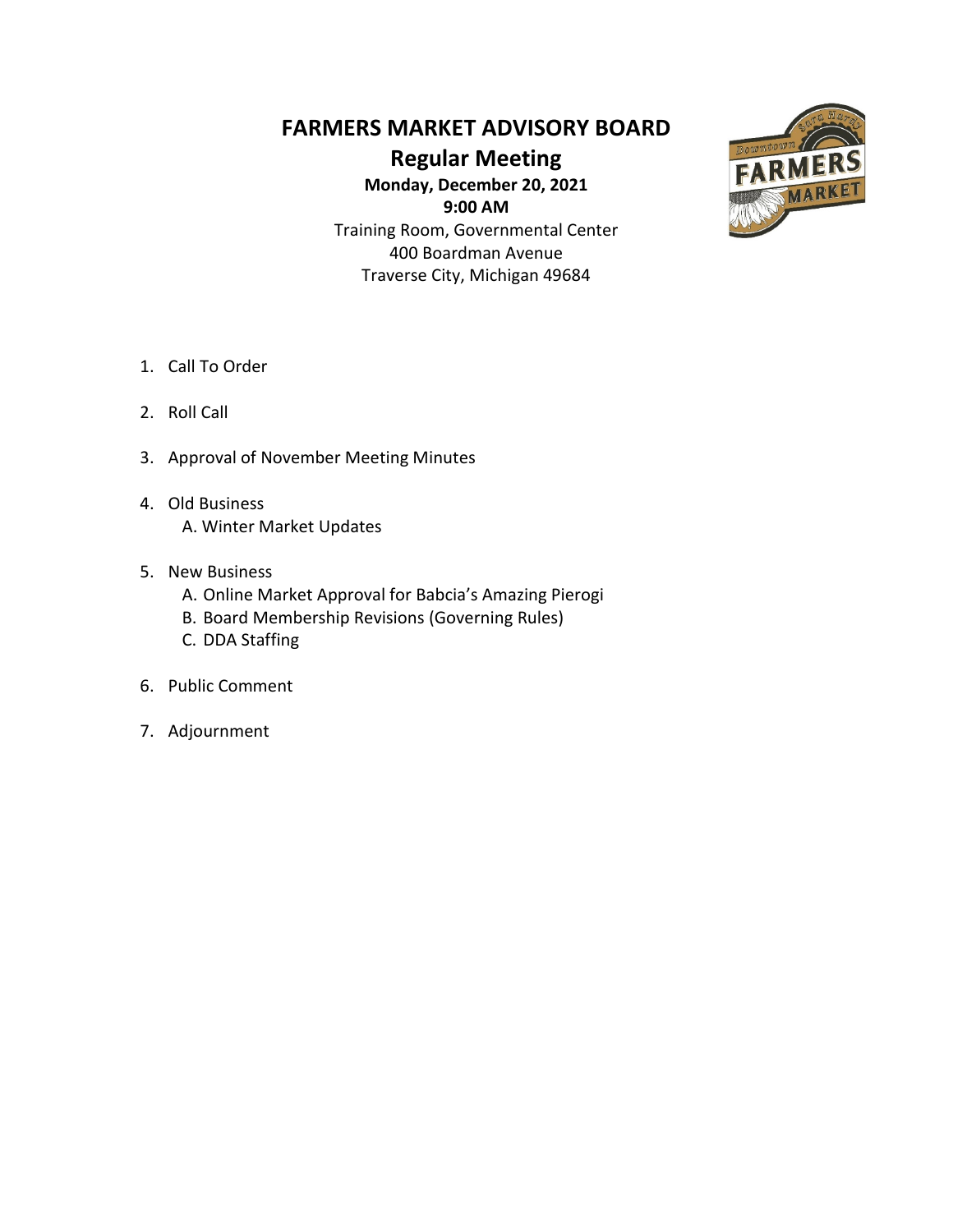## **Meeting Minutes Farmers Market Advisory Board Regular Meeting Monday, November 15, 2021**

#### **A. CALL TO ORDER**

The special meeting of the Farmers Market Advisory Board was called to order, via Zoom on Friday, July 2, 2021 by vice chair Buchan at 2:35 PM

#### **B. ROLL CALL**

Burkholder conducted roll call

The following Advisory Board members were in attendance: Scott Hardy, Lori Buchan, Courtney Lorenz, Gary Jonas, Tim Werner, Meghan McDermott and Tricia Phelps.

The following team members were absent: Nic Welty, Joanne Brown and Brenin Wertz-Roth

#### **D. APPROVAL OF MEETING MINUTES**

No Minutes Provided (no quorum)

#### **E. OLD BUSINESS**

Winter Market Logistics

Kye Warner mentioned that there will no Saturday on-line markets on the Holiday weekends of Thanksgiving, Christmas and New Years.

#### **E. New Business**

A. Board Membership and Meetings

- Discussion on what approvals should be under the purview of the Advisory Board and what approvals should be under the purview of the Market Manager. Noted by the Board that: growers can be approved by the Market Manager, but that Growers listed as "Category 2&3" (which are value-added vendors) need board approval.
- Discussion on reducing the number of Advisory Board members. Noted by the Board to: reduce the number of Advisory Board members to eight (8). The makeup of the Advisory Board would include: three (3) vendors; three (3) customers; and a representative from the DDA and City Commission. The representatives from the DDA and City Commission would be non-voting members.
- Burkholder noted he would make draft amendments to the Governing Rules to present at the December meeting and that final approval would ultimately come from the DDA Board.
- Mr. Hardy noted that if approved, we need to include an "effective on" date in the motion.

Motion to approve the changes as discussed

Moved by Hardy, Seconded by Lorenz Yeah: Scott Hardy, Lori Buchan, Courtney Lorenz, Gary Jonas, Tim Werner, Meghan McDermott and Tricia Phelps. Neah: None Carried: 7-0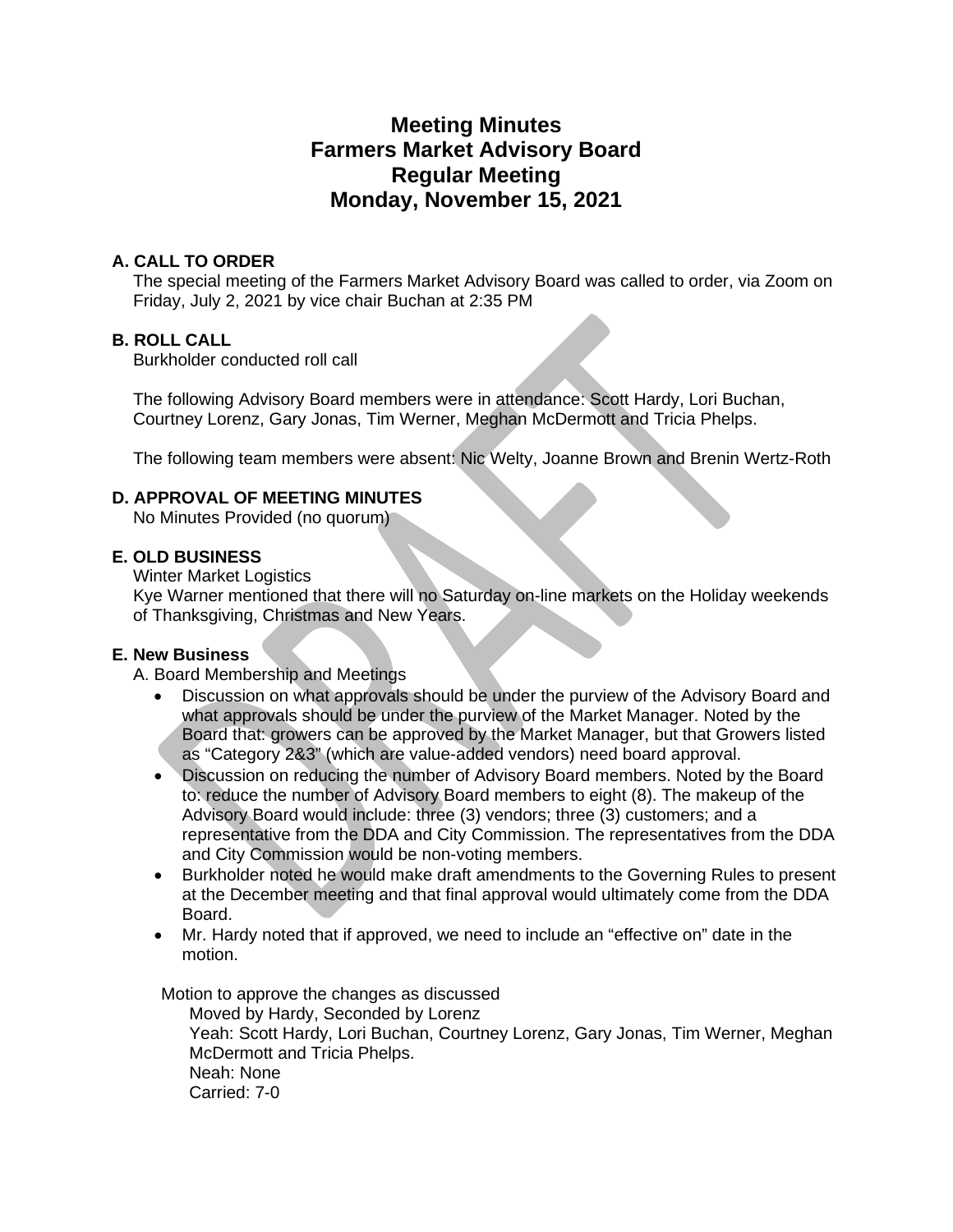#### B. Committee Activities

• Discussion on the need for committee's (operations and programming). It was noted that there is a desire to keep the programming committee active. This committee includes: Tricia Phelps, Megan McDermott, Gary Jonas and Brenin Wertz-Roth

#### **I. PUBLIC COMMENT**

No public comment provided

#### **I. ADJOURNMENT**

Motion to adjourn Moved by Buchan, Seconded by Phelps Yeah: Scott Hardy, Lori Buchan, Courtney Lorenz, Gary Jonas, Tim Werner, Meghan McDermott and Tricia Phelps. Neah: None Carried: 7-0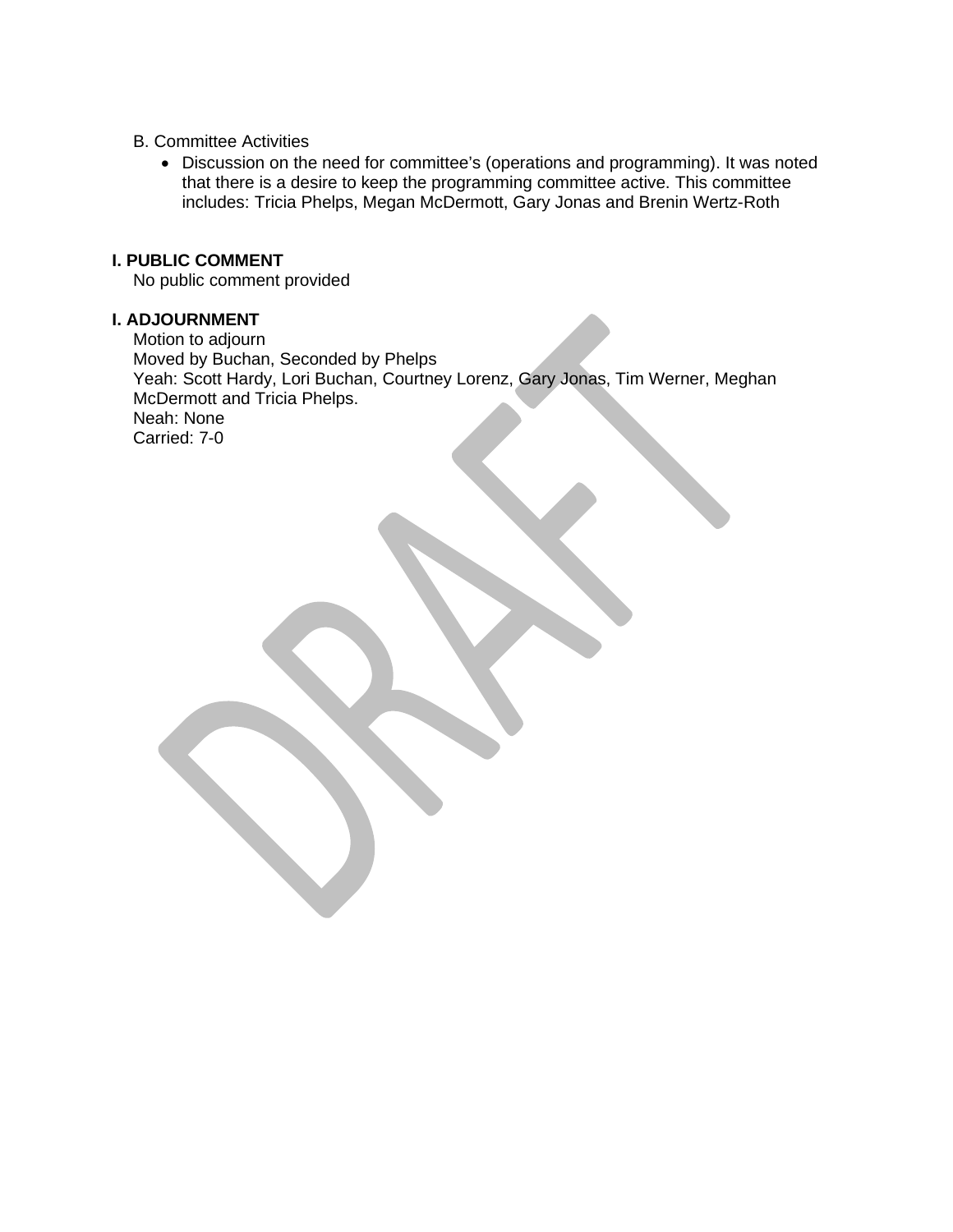

**Downtown Development Authority 303 E. State Street Traverse City, MI 49684 harry@downtowntc.com 231-922-2050**

## **Memorándum**

To: Farmers Market Advisory Board

From: Harry Burkholder, DDA COO

Date: December 16, 2021

Subject: Amendments To Governing Rules

I have attached an amended version of the governing rules for the Farmers Market Advisory Board, based on our discussion last month.

Two things to consider as we review this copy:

- 1. I would suggest that we consider an odd-number of advisory board members to ensure that voting motions are always passed (or not passed) by a majority vote.
- 2. I would suggest that we consider having the DDA representative and City Commission representative continue serving on the Advisory Board and that they retain their vote. In my opinion, participating in meetings without a vote does not provide appropriate governance.

Based on the results our discussion, any final amendment/recommendation from the Advisory Committee will go before the DDA Board for their consideration and action.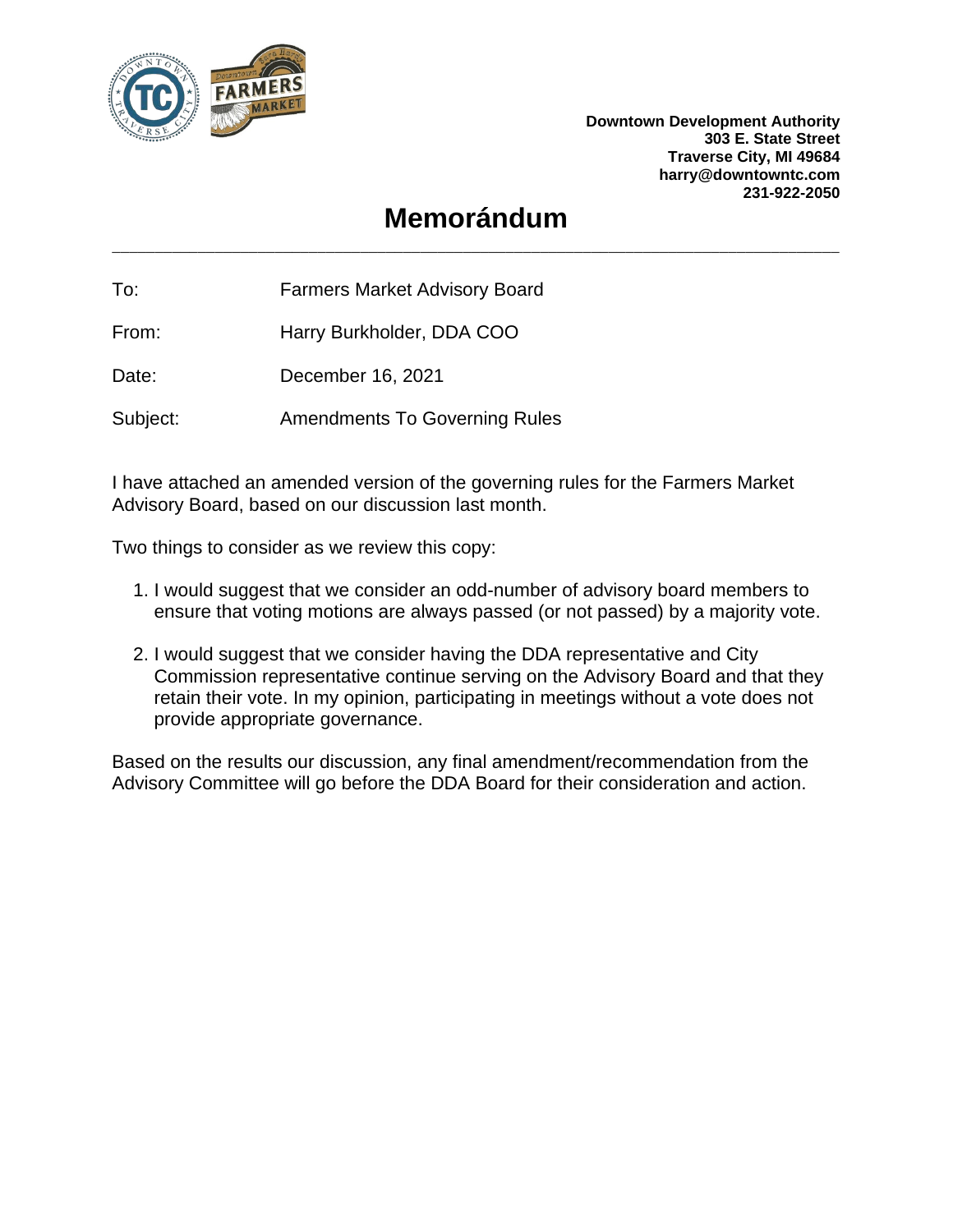# **RULES GOVERNING FARMERS MARKET ADVISORY BOARD**

#### ARTICLE I. PURPOSES AND POWERS

The Mission of the Sara Hardy Downtown Farmers Market is as follows:

The Sara Hardy Downtown Farmers Market (the Market) is operated by the Traverse City Downtown Development Authority (DDA) and is managed by SEEDs (The Market Manager). The purpose of the Market is to create a sales venue for local area farmers, provide opportunity for consumers to purchase quality farm-grown goods, to provide a community gathering place, and to promote and stimulate economic development and create traffic in the Downtown area.

The purpose of the Farmers Market Advisory Board (the "Board") is to advise the DDA Board in order to uphold this mission for the betterment of the market.

#### ARTICLE II. BOARD

#### Section 1. General Powers

The Board shall have the power to study and recommend actions to the DDA and shall have any other powers and duties granted to it by the DDA.

#### Section 2. Number, Tenure and Qualifications.

The Board shall consist of **twelve eight** persons. The members shall be appointed for a term of three years except that of members first appointed; four shall be appointed for one year, three for two years, three for three years and with DDA Board Members committing their entire DDA Board Term. At least one three of the members shall be a noted regular customer of the Sara Hardy Downtown Farmers Market. At least one of the members shall be a DDA Board Member. At least one of the members shall be a City Commissioner. At least *five three* members shall be current vendors of the Sara Hardy Downtown Farmers Market. The term of office shall begin on the date of the annual organizational meeting of the Farmers Market Advisory Board in February.

#### Section 3. Selection of Board Members.

The Chairperson of the DDA Board with the advice and consent of the DDA Board shall appoint the members of the Board. Subsequent board members shall be appointed in the same manner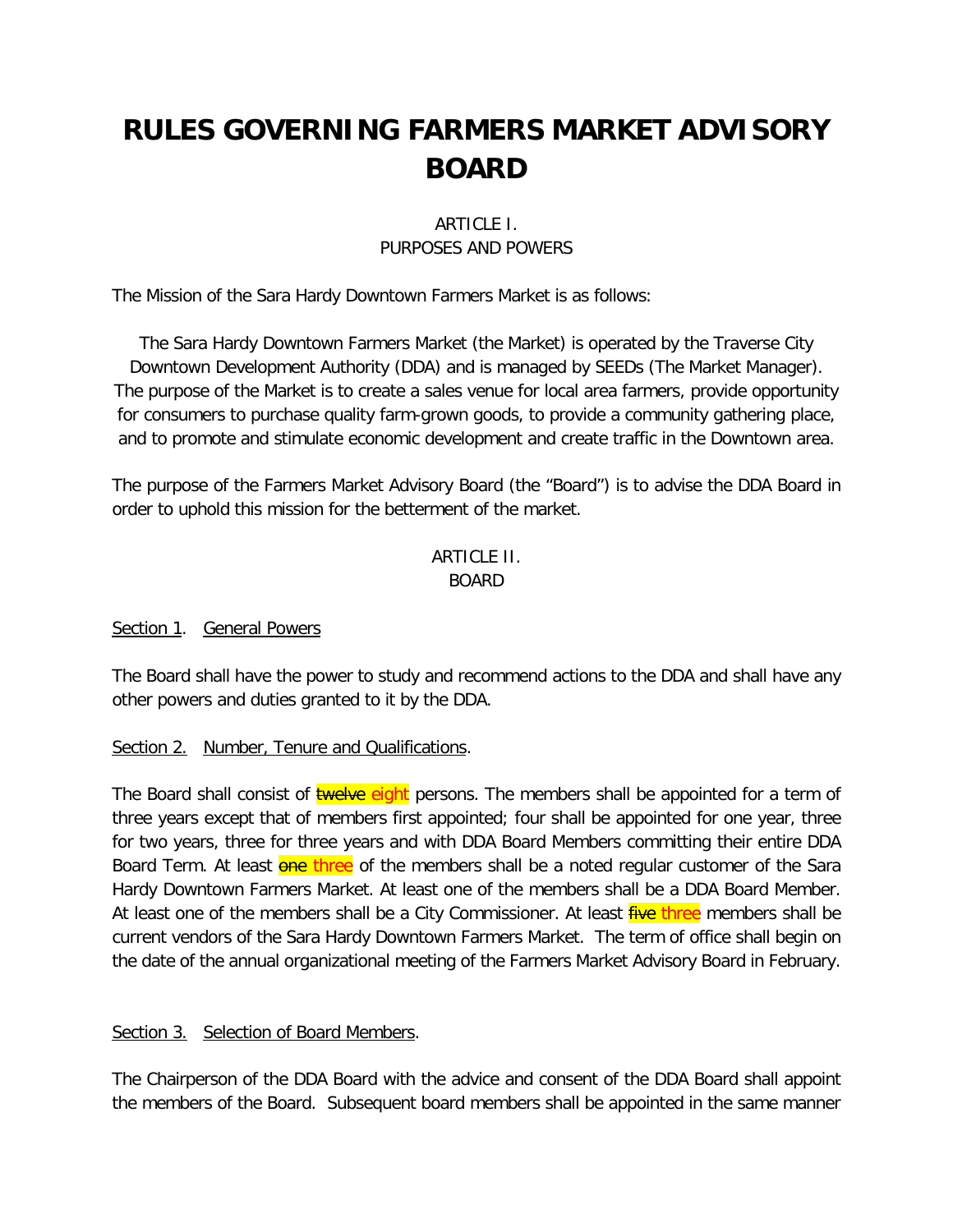as the original appointments at the expiration of each member's term of office. Before assuming the duties of office, a member shall qualify by taking and subscribing to the constitutional oath of office.

#### Section 4. Compensation of Members.

Members of the Board shall serve without compensation.

#### Section 5. Expiration of Term, Continuation in Office, Reappointment and Filling of Vacancies.

Members whose terms of office have expired shall continue to hold office until a successor has been appointed. If a vacancy is created by the death, resignation or removal of a member; a successor shall be appointed by the Chairperson with the advice and consent of the DDA Board within thirty days to hold office for the remainder of the term so vacated.

#### Section 6 Removal.

Pursuant to proper notice and an opportunity to be heard, a member may be removed from office for neglect of duty including non-attendance at meetings, misconduct, malfeasance, or any other good cause by a majority vote of the DDA Board. Removal of a member is subject to review by the circuit court.

#### Section 7. Disclosure of Interest.

A Board member who has a direct interest in any matter before the Board shall disclose his interest prior to the Board taking any action with respect to the matter, which disclosure shall become a part of the record of the Board's official proceedings. Further, any member making such disclosure shall then refrain from participating in the Board's decision-making process relative to such matter.

#### **ARTICLE III.** OFFICERS

#### Section 1. Officers.

The officers of the Board shall be a Chairperson, Vice-Chairperson, and Secretary.

#### Section 2. Removal of Officers.

An officer may be removed by the Board whenever in its judgment the best interest of the Board would be served.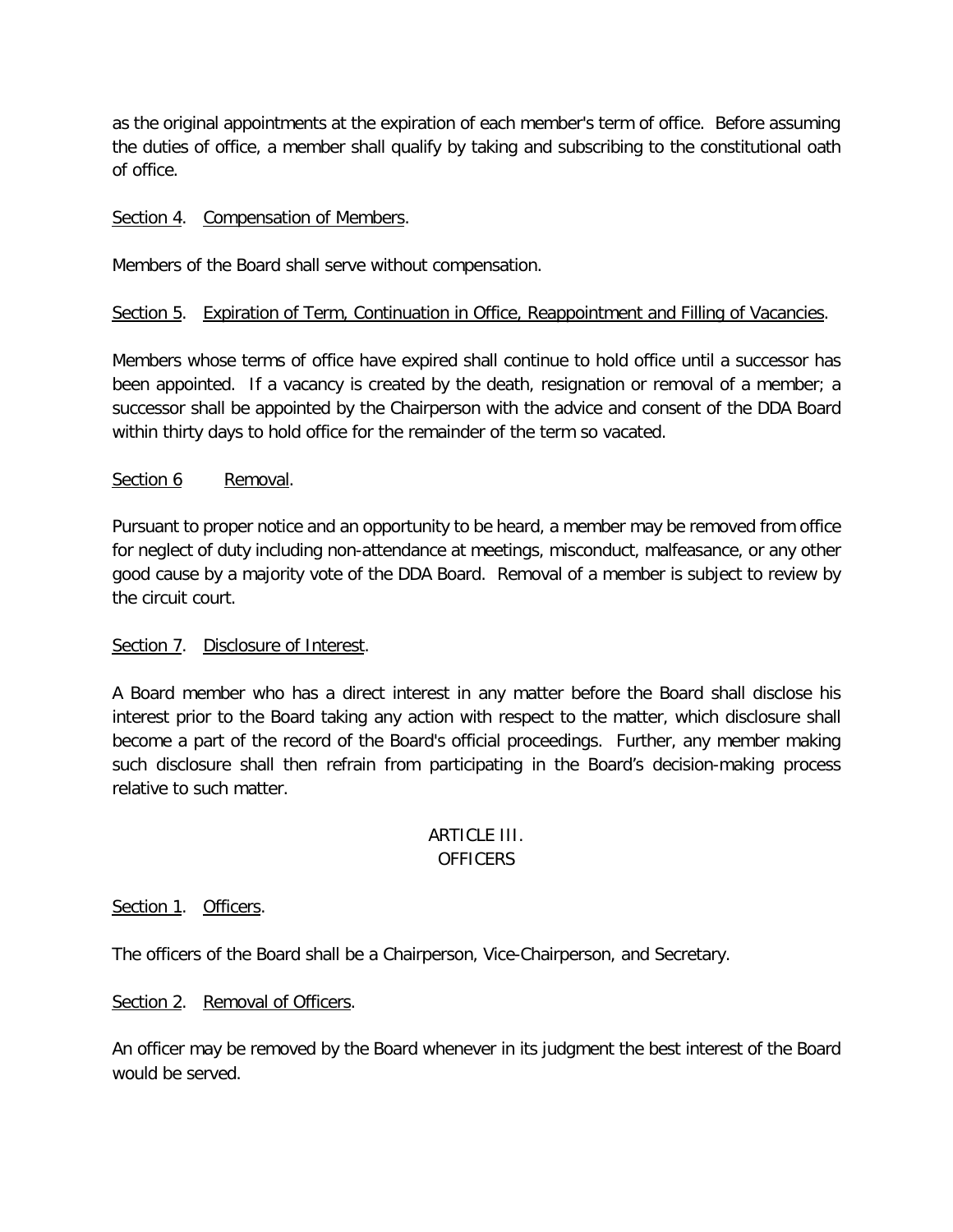#### Section 3. Filling of Vacancies.

A vacancy may be filled by the Board for the unexpired portion of the term.

#### Section 4. Chairperson.

The Chairperson shall preside at all meetings of the Board and shall discharge the duties of a presiding officer.

#### Section 5. Vice Chairperson.

In the absence of the Chairperson or in the event of his inability or refusal to act, the Vice-Chairperson shall perform the duties of the Chairperson and when so acting shall have all the powers and be subject to all restrictions of the Chairperson.

#### ARTICLE IV. **MEFTINGS**

#### Section 1. Annual Meeting.

The annual meeting shall be held at the regularly scheduled time for the month of February. The election of officers shall occur at the annual organizational meeting. If the election of officers should not occur on the day designated, or any adjournment thereof, the Board shall cause the election to be held at a regular or special meeting of the Board within ninety (90) days of the annual meeting.

#### Section 2. Regular Meetings.

Regular meetings of the Board shall be held at 9:00 a.m. on the third Monday of each month at the Governmental Center, 400 Boardman Avenue, Traverse City, MI 49684, unless rescheduled by the Chairperson. In the event the meeting day shall fall on a holiday, the Chairperson shall reschedule the meeting to a non-holiday. Records shall be open to the public subject to the Michigan Freedom of Information Act. Any regularly scheduled meeting may be canceled for a lack of quorum.

#### Section 3. Special Meetings.

Special meetings of the Board may be called by the Chairperson, by the Vice Chairperson in the absence of the Chairperson, by any three members, or by the DDA by giving twenty-four (24) hours notice of the meeting stating the purpose of the meeting and by posting the notice eighteen (18) hours prior to the meeting.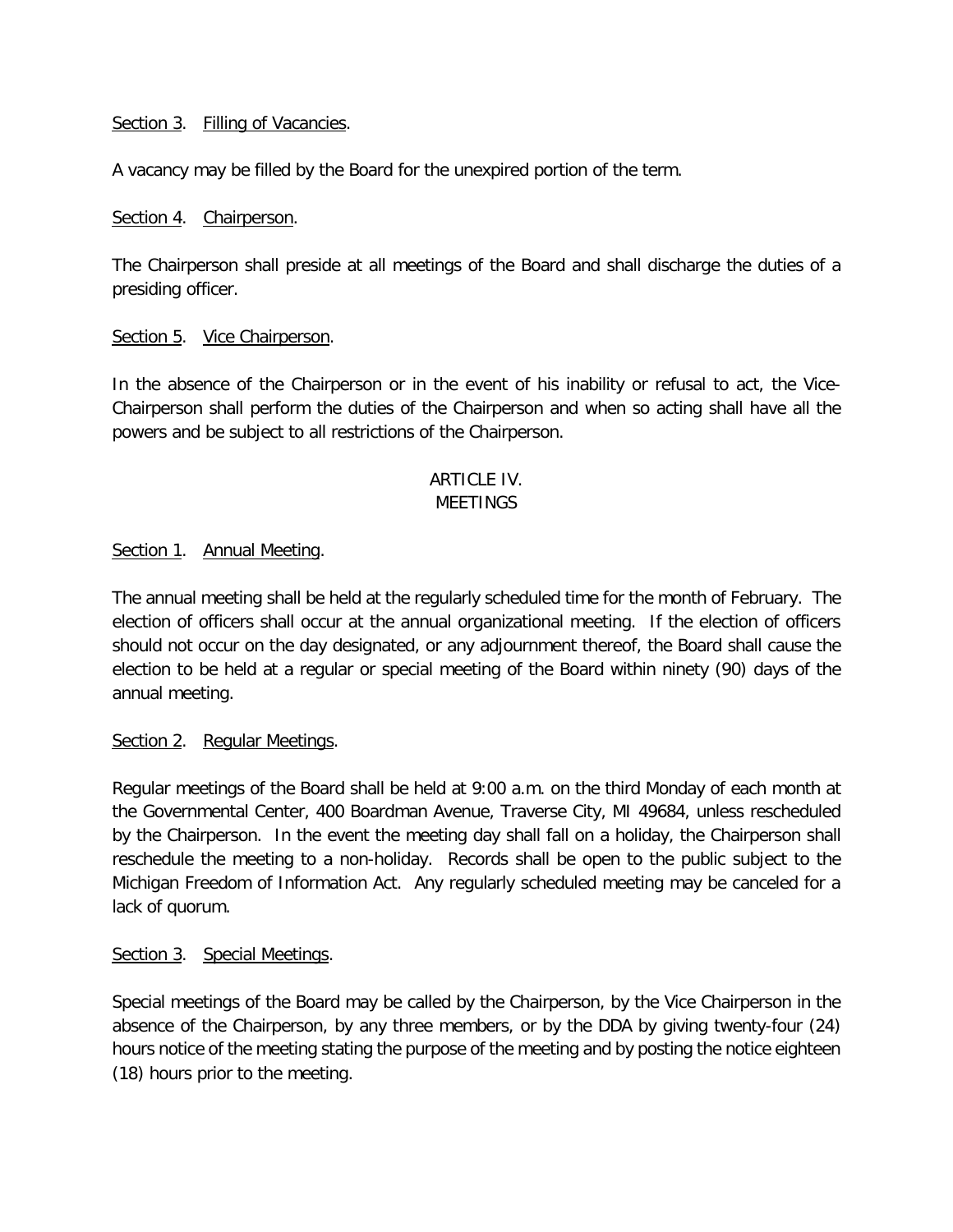#### Section 4. Notice of Meeting.

All meetings shall be preceded by public notice posted eighteen (18) hours prior to the meeting in accordance with the Open Meetings Act (Act 267 of the Public Acts of 1976, as amended).

#### Section 5. Agenda.

The Chairperson may direct the DDA Staff to prepare the agendas for all meetings and send them to the Board members at least twenty-four (24) hours prior to a meeting. Any member of the Authority may request any item to be placed upon the Agenda.

#### Section 6. Quorum and Voting.

A majority of the members of the Board identified as "vendors" or "customers" in office shall constitute a quorum for the transaction of business. The representative from the DDA and the representative of the city commission shall be non-voting members. No action shall be taken by the voting members except upon concurring vote of five four members of the Board, unless a higher number is required by statute or these rules. In the event that effective membership is reduced because of disclosure of interest (Article II, Section 7), a majority of the remaining members eligible to vote shall constitute the action of the Board.

#### Section 7. Rules of Order.

In the event these Rules are silent, Robert's Rules of Order will govern.

a) Public Comment and Public Hearings: All members of the public shall have an opportunity to speak at public hearings, and at the public comment portion of meetings. The Chairperson, may, at her or his discretion, allow the public to speak on agenda items prior to Board action. The Board shall treat the public with respect. As part of its deliberation, the Board may clarify, answer questions and ask questions as a result of public comment. The comment of any member of the public or special interest group may be limited in time to five minutes.

#### ARTICLE V. RECORDS

#### Section 1. Records.

The Board shall keep correct and complete records and minutes of the meetings. The records shall be kept at the principal office of the DDA which will have a record of the names and addresses of the members of the Board. Records of the Board shall be open to the public as prescribed in the Freedom of Information Act.